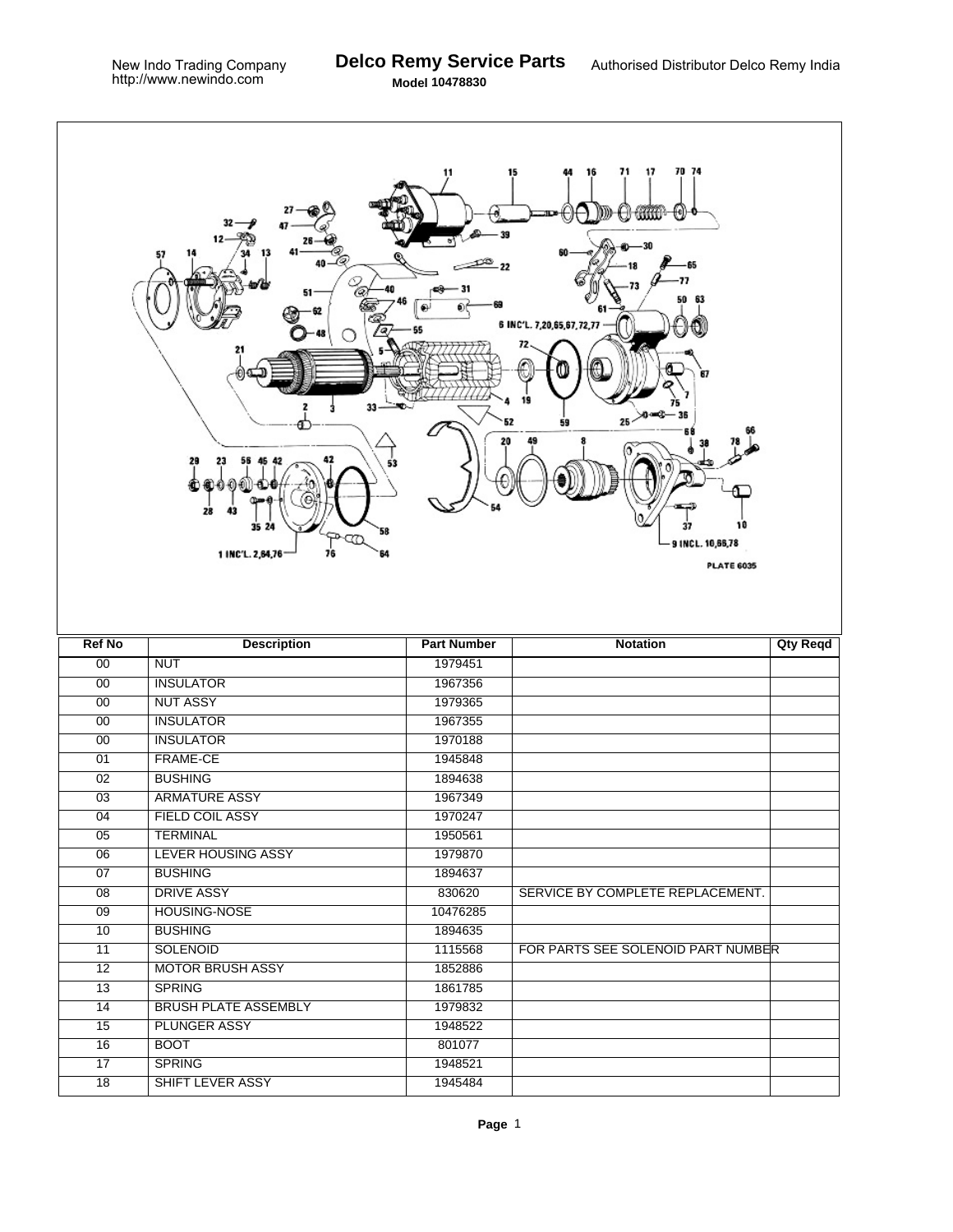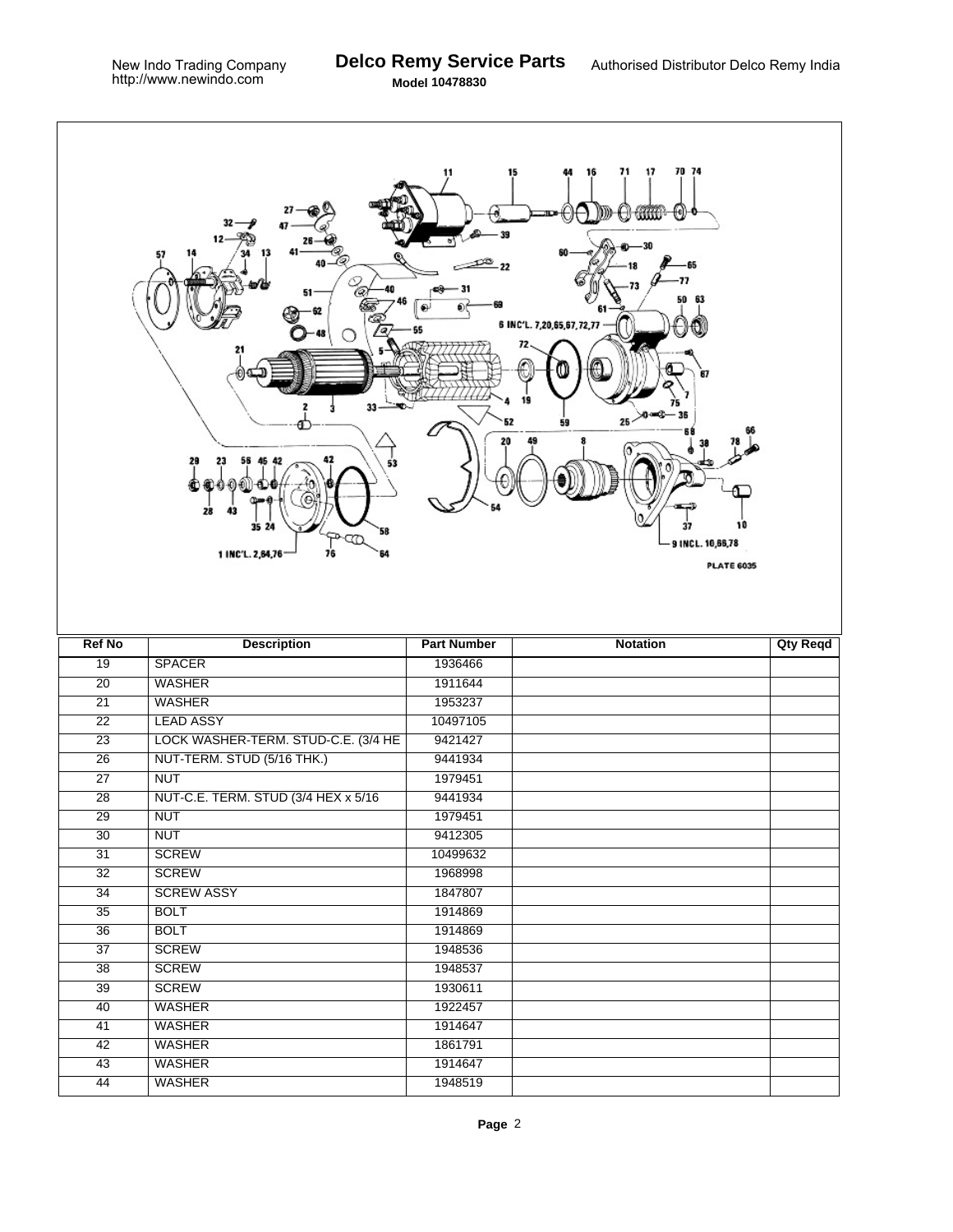$\Gamma$ 

|                 | 33<br>28<br>43<br>35 24<br>58<br>Œ<br>76<br>1 INC'L. 2,64,76<br>64 | 11                 | 70 74<br>15<br>71<br>17<br>([€]<br>4444411<br>63<br>6 INC'L. 7,20,65,67,72,77<br>67<br>20 a.C<br>$25 -$<br>59<br>37<br>9 INCL. 10,66,78 | 10<br><b>PLATE 6035</b> |
|-----------------|--------------------------------------------------------------------|--------------------|-----------------------------------------------------------------------------------------------------------------------------------------|-------------------------|
| <b>Ref No</b>   | <b>Description</b>                                                 | <b>Part Number</b> | <b>Notation</b>                                                                                                                         | <b>Qty Reqd</b>         |
| $\overline{45}$ | BUSHING-INSUL.-C.E. TERM. STUD                                     |                    | FOR SERVICE USE 1851632 TERMINAL IN\$ULATOR PKG.                                                                                        |                         |
| 46              | <b>SERV PKG, INSULATOR</b>                                         | 1965472            |                                                                                                                                         |                         |
| $\overline{48}$ | <b>GASKET</b>                                                      | 1964857            |                                                                                                                                         |                         |
| 49              | O RING                                                             | 1851960            |                                                                                                                                         |                         |
| 49              | <b>GASKET</b>                                                      | 1945476            |                                                                                                                                         |                         |
| $\overline{50}$ | <b>GASKET</b>                                                      | 1964857            |                                                                                                                                         |                         |
| 51              | <b>INSULATOR</b>                                                   | 1955989            |                                                                                                                                         |                         |
| 52              | <b>INSULATOR</b>                                                   | 1914873            |                                                                                                                                         |                         |
| $\overline{56}$ | <b>INSULATOR-TERM. STUD-C.E.</b>                                   | $\blacksquare$     | FOR SERVICE USE 1851632 TERMINAL INSULATOR PKG.                                                                                         |                         |
| $\overline{57}$ | <b>INSULATOR-BRUSH PLATE</b>                                       | 1964516            |                                                                                                                                         |                         |
| 58              | O RING                                                             | 1945860            |                                                                                                                                         |                         |
| $\overline{59}$ | O RING                                                             | 1945860            |                                                                                                                                         |                         |
| 60              | O RING                                                             | 1894643            |                                                                                                                                         |                         |
| 61              | O RING                                                             | 1894642            |                                                                                                                                         |                         |
| 62              | <b>PLUG</b>                                                        | 1945356            |                                                                                                                                         |                         |
| 63              | <b>PLUG</b>                                                        | 1945356            |                                                                                                                                         |                         |
| 64              | CUP                                                                | 1978756            |                                                                                                                                         |                         |
| 65              | CUP                                                                | 1978756            |                                                                                                                                         |                         |
| 66              | PLUG-OIL RESERVOIR-D.E.                                            | 103885             |                                                                                                                                         |                         |
| 69              | SHOE-POLE                                                          | 1869747            |                                                                                                                                         |                         |
| $\overline{70}$ | RETAINER-SPRING                                                    | 1948526            |                                                                                                                                         |                         |
| 71              | RETAINER-SPRING                                                    | 1948520            |                                                                                                                                         |                         |
| $\overline{72}$ | SEAL-OIL                                                           | 1918047            |                                                                                                                                         |                         |